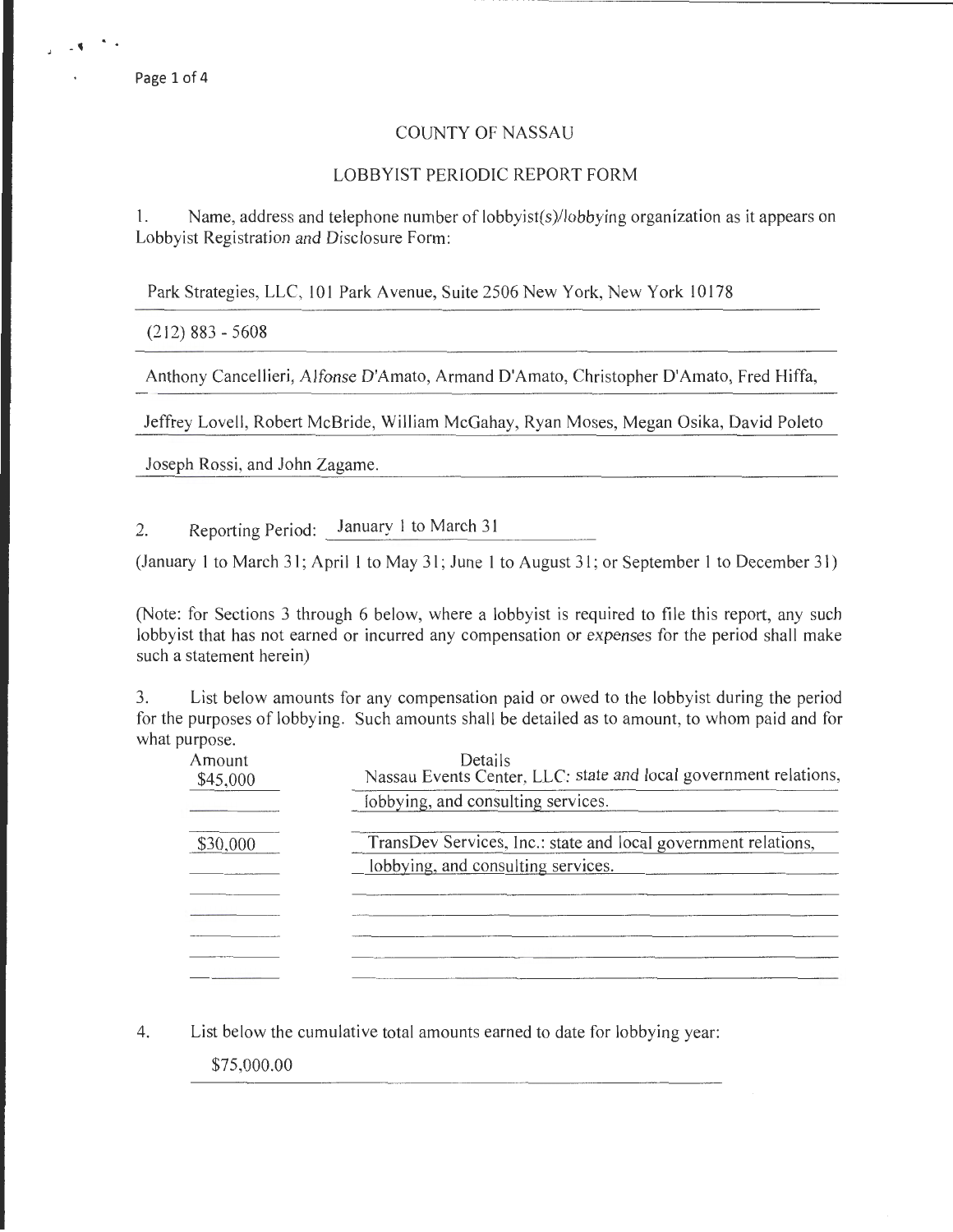Page 2 of 4

. ' .- '

5. List below amounts for any expenses expended or incurred by the lobbyist during the period for the purposes of lobbying. Such amounts shall be detailed as to amount, to whom paid and for what purpose.

| Amount   | Details                                                            |  |  |  |
|----------|--------------------------------------------------------------------|--|--|--|
| \$817.50 | Non-itemized office expenses and salary for administrative/support |  |  |  |
|          | staff                                                              |  |  |  |
|          |                                                                    |  |  |  |
|          |                                                                    |  |  |  |
|          |                                                                    |  |  |  |
|          |                                                                    |  |  |  |
|          |                                                                    |  |  |  |
|          |                                                                    |  |  |  |
|          |                                                                    |  |  |  |
|          |                                                                    |  |  |  |

6. List below the cumulative total amounts expended to date for lobbying year:

\$817.50

(In lieu of completing 7 through 10 below, you may attach a copy of your Lobbyist Registration and Disclosure Form, provided the information has not changed.)

7. List whether and where the lobbyist(s)/lobbying organization is registered as a lobbyist (e.g. Nassau County, New York State):

New York State (Joint Commission on Public Ethics), New York City (Lobbying Bureau-

Office ofthe City Clerk), Nassau County (Office of the County Attorney), Suffolk County

(Clerk of the Legislature), United States Senate (Secretary of the Senate), and United States

House of Representatives (Clerk of the House)

8. Name, address and telephone number of client(s) by whom, or on whose behalf, the lobbyist is retained, employed or designated.

Please see the attached copy of our Lobbyist Registration and Disclosure Form on the next page.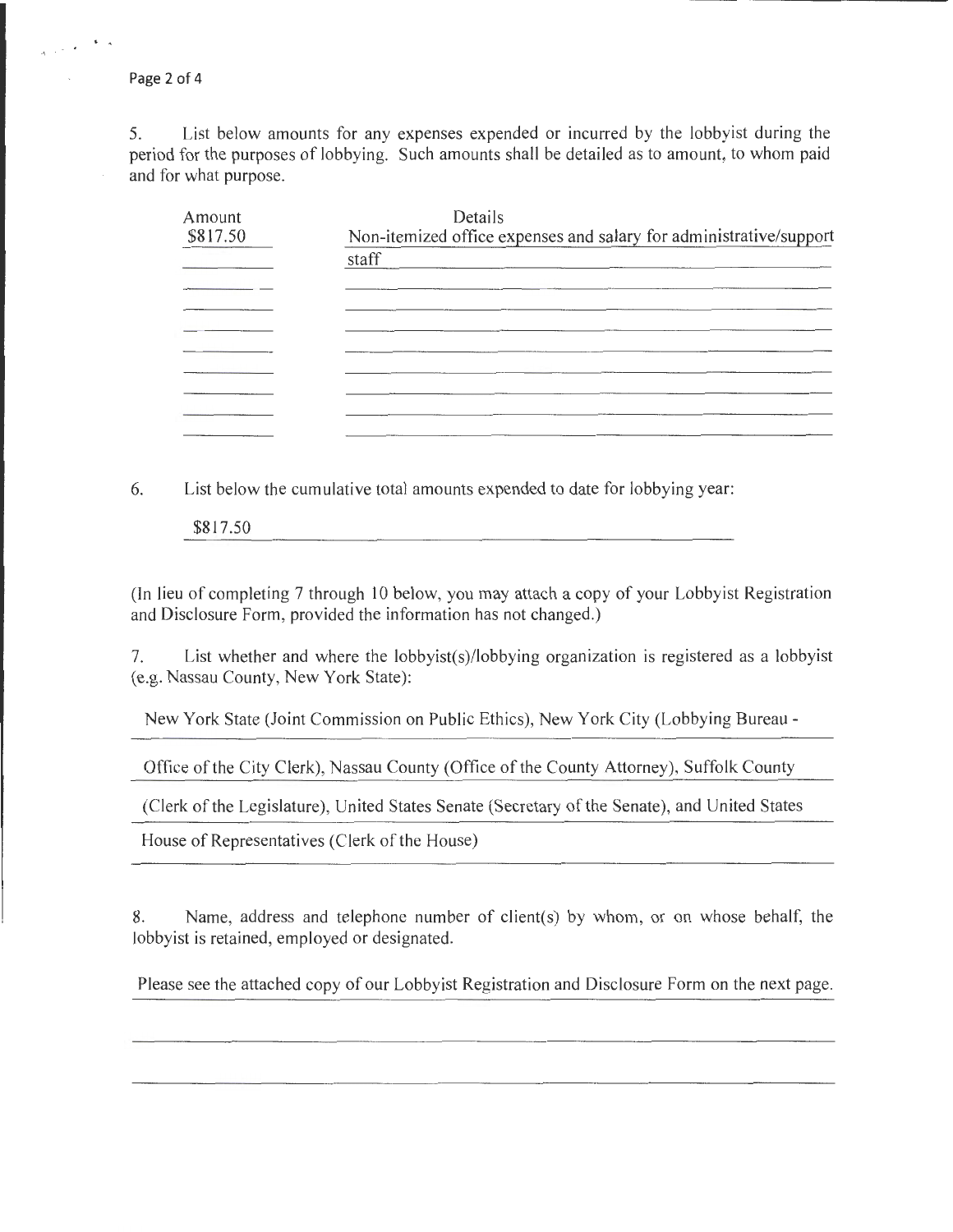Item 3 (Page 2, continued)

. .

Altria Client Services. Inc. and its affiliates (DCI Group AZ, LLC): 2340 East Beardsley Road. Suite 100, Phoenix. AZ 85024 (602) 387-8000

Best LED Group: 1300 Veterans Highway, Suite 150, Hauppauge, NY 11788 (631) 630-5412

Gannett Fleming Engineers & Architects. P.C..: P.O. Box 87100. Harrisburg. PA 17106-7100  $(717) 763 - 7211$ 

Good Energy. L.P.: 232 Madison Avenue. New York, NY 10016 (212) 792-0222

Harbor Tide Corp.: 4 Dogwood Lane, Lloyd Harbor, NY 11743 (631) 742-4625

Microsoft Corporation: 901 K Street NW, Washington D.C. 20001 (202) 263-5900

Nassau Events Center, LLC: I Metro Tech Center. Brooklyn. NY 1120 I (718) 923-8400.

Nassau Health Care Corporation: 220 I Hempstead Turnpike, East Meadow. NY 11445 (516) 572-0123

Nassau Regional Off-Track Betting Corporation: 139 Liberty Avenue, Mineola, NY 11501 (516) 572-2800

National MedTrans, LLC: 992 South Second Street, Ronkonkoma, NY 11779 (631) 389-2098

NextEra Energy Resources. LLC: 700 Universe Boulevard. Fed/JB Juno Beach, FL 33408 (561) 694-3479

Nokia Corporation: 1100 New York Avenue N.W. Suite 705. Tower West, Washington D.C. 20005 (202) 3 12-5913

Oxygen Finance Americas. Inc.: 9901 Brodi Lane Suite 160 #304 Austin TX 78748 (212) 883-5608

Renaissance Downtowns Urban Holdings, LLC: 9 Gerhard Road. Plainview. NY 11803 (516) 433 -9000

Roth Industries. Inc.: 268 Bellew Avenue South, Watertown, NY 13601 (315) 755-1011

South Nassau Communities Hospital: One Healthy Way Oceanside, NY 11572 (516) 632-3093

TransDev Services. Inc.: 720 E. Butterfield Road, Suite 300. Lombard. IL 60148 (630) 382-2388

Triad Group, LLC: 185 Jordan Road Troy. NY 12180 (800) 337-7419

Universal Management Technology Solutions. Inc.: 10 Liberty Street, Suite 30E, New York. NY 10005 (526) 780-1466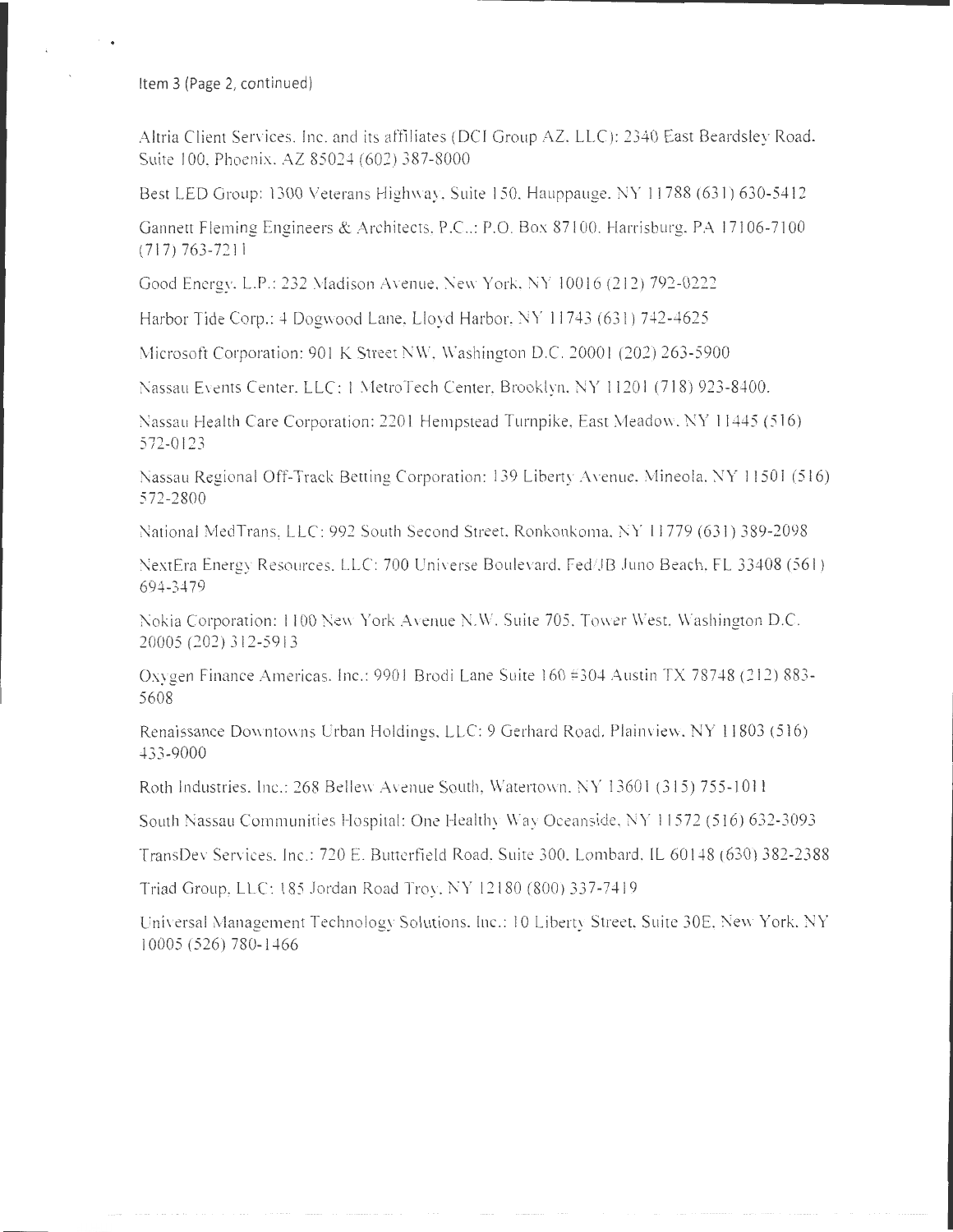| Page 3 of 4 |  |  |  |
|-------------|--|--|--|
|-------------|--|--|--|

 $\ensuremath{^\circ}\xspace$  .

9. Describe lobbying activity conducted, or to be conducted, in Nassau County, and identify client(s) for each activity listed, during the Reporting Period.

Nassau Events Center, LLC: contacted Nassau County officials regarding the continuing re-

development and re-opening of the Nassau Coliseum.

Transdev Services, Inc.: contacted Nassau County officials regarding budget issues and

funding discussions for NICE bus service.

10. The name of persons, organizations or governmental entities before whom the lobbyist has lobbied during the period.

Nassau County